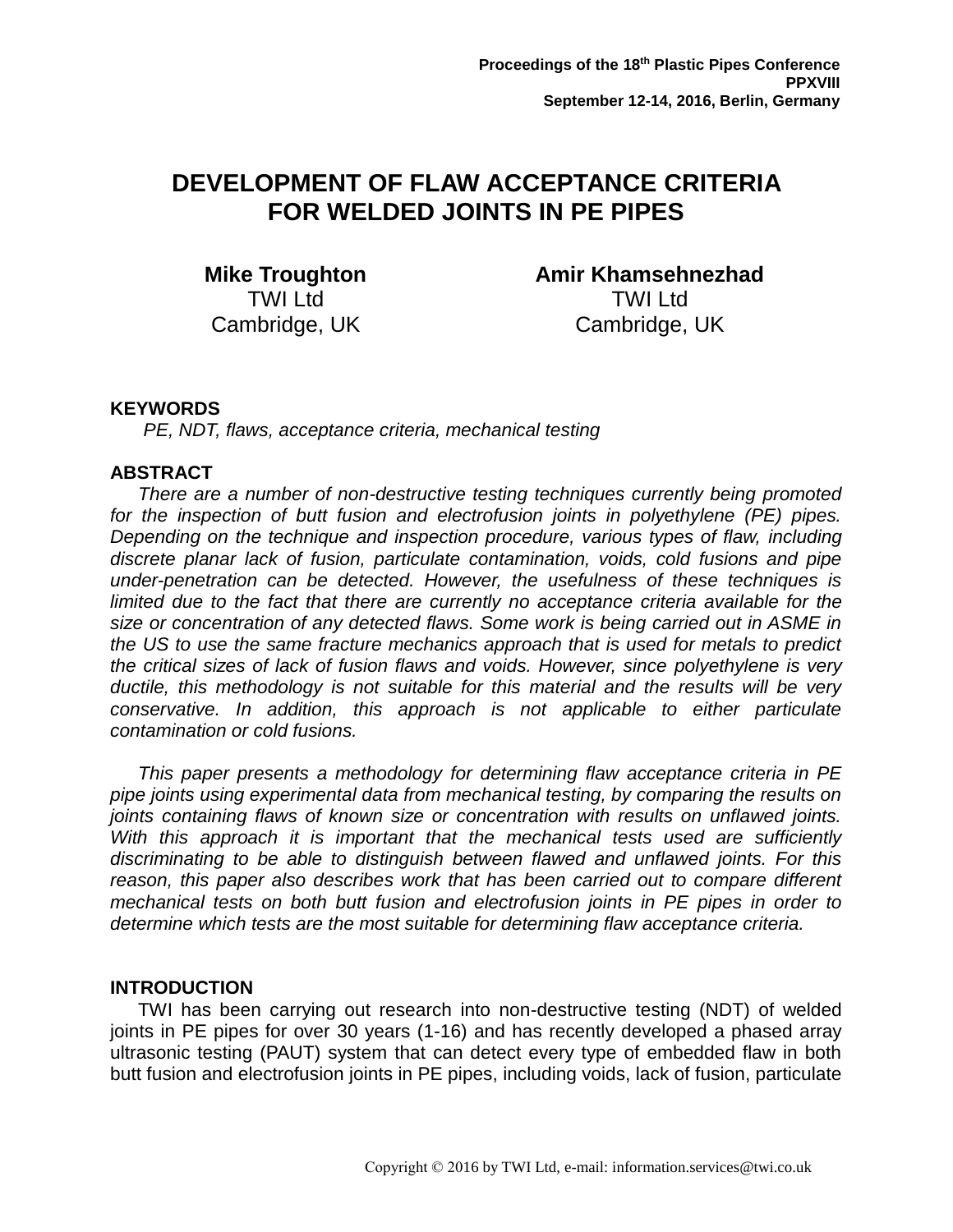**September 12-14, 2016, Berlin, Germany** contamination and cold welds (1-6). However, before any NDT system can be used to accept or reject a welded joint, the flaw acceptance criteria must be defined.

The acceptance criteria for planar and volumetric flaws in welded joints in structural materials are normally based on linear elastic fracture mechanics (LEFM), where the stress perpendicular to an infinitely sharp crack is given by:

$$
\sigma = \frac{K}{(2\pi r)^{1/2}}
$$

where r is the distance from the crack tip and K is the stress intensity factor.

The above equation predicts an infinite stress at the crack tip  $(r = 0)$ . However, in reality, materials develop plastic strains when the yield strength is exceeded, which blunts the crack (17). For most metals and some brittle plastics it can be assumed that the amount of yielding at the crack tip is very small and the amount of plastic deformation is restricted by the surrounding material, which remains elastic during loading.

However, very tough polymers, such as PE pipe grades, produce very large plastic zones due to crazing, which exceed the stress field around the crack tip. The relaxation of the crack tip stresses caused by this yielding phenomenon compromises the validity of the LEFM theory for these materials (18), which implies that the elastic stress analysis becomes increasingly inaccurate as the plastic region at the crack tip becomes larger and LEFM is no longer useful for predicting critical flaw sizes (19).

An alternative method for determining flaw acceptance criteria in welded PE pipe joints, which has been employed at TWI, is to use an empirical approach where joints containing known flaws are mechanically tested and the results are compared with tests on unflawed joints.

# **TYPES OF FLAWS IN PE PIPE JOINTS AND FLAW INSERTION PROCEDURES**

In 2010 TWI sent out a questionnaire to European companies involved in the manufacture or installation of plastics pipes in order to determine what the main types of flaw were of concern to the industry. A total of 72 responses from ten countries were received and the results are shown in Figure 1, which reveals that the flaw of most concern to the industry is the cold weld, which is where there is incomplete diffusion of the PE molecules across the weld interface during welding, due to inadequate temperature or time, which results in a brittle failure mode when mechanically tested. The other main flaw types, according to the responses from the questionnaire, were:

- Fine particulate contamination, due to airborne dust;
- Pipe under-penetration in electrofusion (EF) joints, which is often due to not clamping the pipes during the welding process;
- Planar flaws, due to such things as fingerprints, grease, perspiration or rain droplets getting into the joint;
- Coarse particulates, due to sand, grit or mud.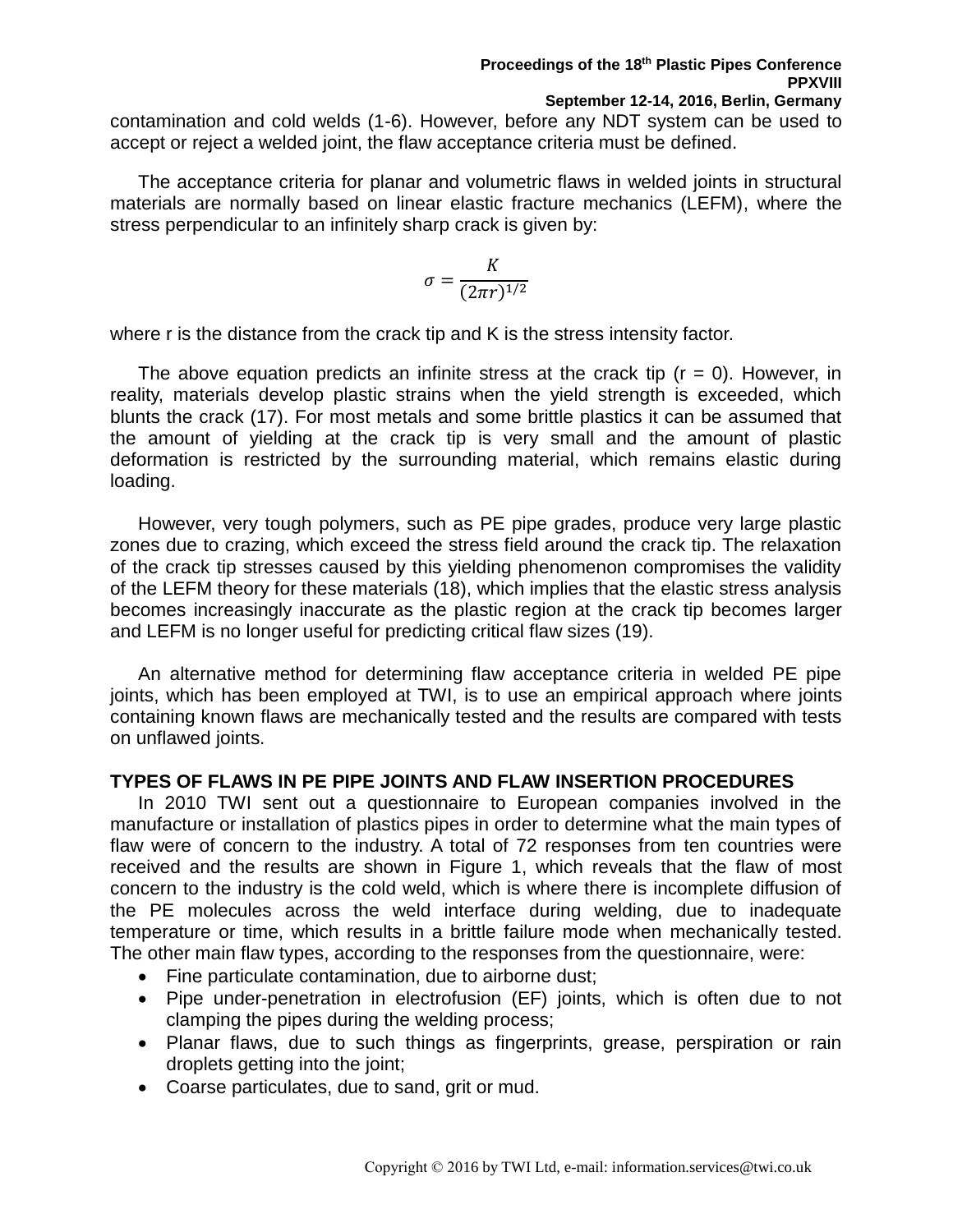

**Figure 1: Results of industry questionnaire on main types of flaw possible when welding PE pipes in the field.**

It should be noted that none of the above flaws can be detected consistently by visual examination of the joint, which is why there is a need for volumetric NDT.

In order to determine the flaw acceptance criteria (critical flaw sizes or particulate contamination/cold weld levels that reduce the integrity of the joint) from mechanical tests, it is necessary to know the actual size of the planar flaw or the actual quantity of particulate contamination in the joint. For this reason, TWI has developed procedures for inserting idealized simulations of actual flaws into butt fusion and EF joints in PE pipes.

Fine particulate contamination was simulated using micronized talc, with a particle size < 45μm, which was inserted into butt fusion joints by applying it to the trimmed pipe end using a soft-haired brush and into EF joints by applying it to the scraped pipe surface using a rubber roller (20). Coarse particulate contamination was simulated using graded silica sand, with a particle size between 150 and 300μm, which was attached to the end of the pipes to be joined by placing them in a fluidized sand bed (3).

In order to quantify the actual percentage area of the joint contaminated, specimens were cut from the welded joint and analysed using micro computed tomography (μCT). This technique produces two- and three-dimensional images of an object, showing characteristics of its internal structure. Figure 2 shows a specimen from a contaminated butt fusion joint and a virtual section through the weld interface, from which the percentage area of contamination can be quantified using image analysis software.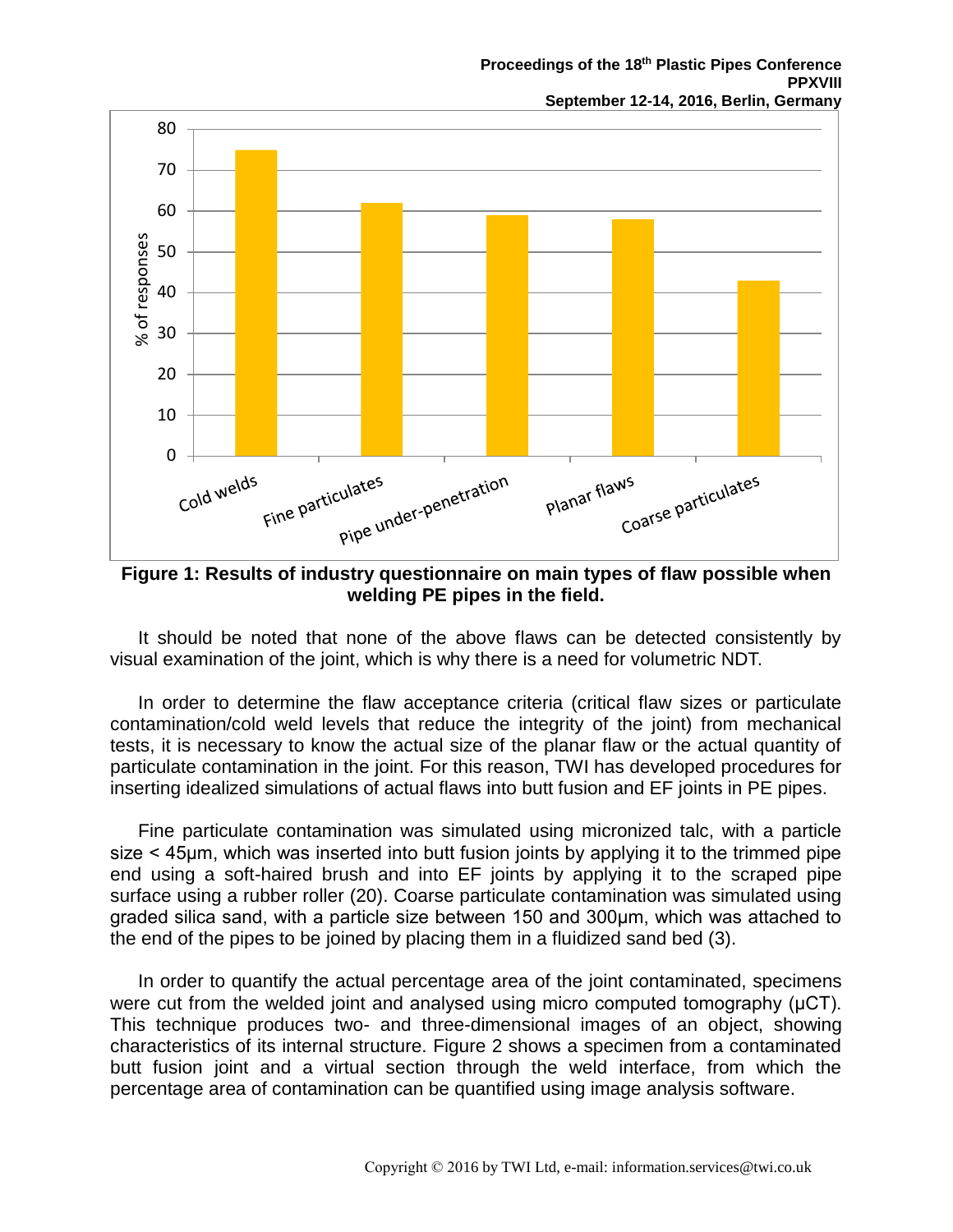

### **Figure 2: a) Butt fusion specimen containing particulate contamination, and b) virtual section through a μCT tomograph of the specimen at the position shown by the yellow cuboid in a).**

Planar flaws were simulated using 25μm thick aluminium discs, which were heat staked to either the trimmed pipe end, for butt fusion joints, or the scraped pipe surface, for EF joints (21). Aluminium discs were used because, for ultrasonic NDT, they are a good simulation of actual planar flaws and do not deform during the welding process (13).

# **FLAW ACCEPTANCE CRITERIA METHODOLOGIES**

PE pipe joints have to survive both the service conditions, which involves long-term loads, and pipeline installation, which involves short-term loads. It is therefore important that the effect of flaws on both the long-term and short-term integrity of the joints is assessed.

# **Long-term Integrity**

A procedure used at TWI to determine critical flaw sizes and particulate contamination levels for long-term integrity is to carry out long-term mechanical tests at elevated temperature that generate slow crack growth in joints containing flaws of known size or quantity and also on joints containing no deliberate flaws.

For unflawed butt fusion joints subjected to a constant tensile load at elevated temperature, such as in the whole pipe tensile creep rupture test according to Annex B of BS EN 12814-3 (22), slow crack growth will initiate from the notch between the weld bead and the pipe surface and will then propagate radially through the pipe wall (Figure 3).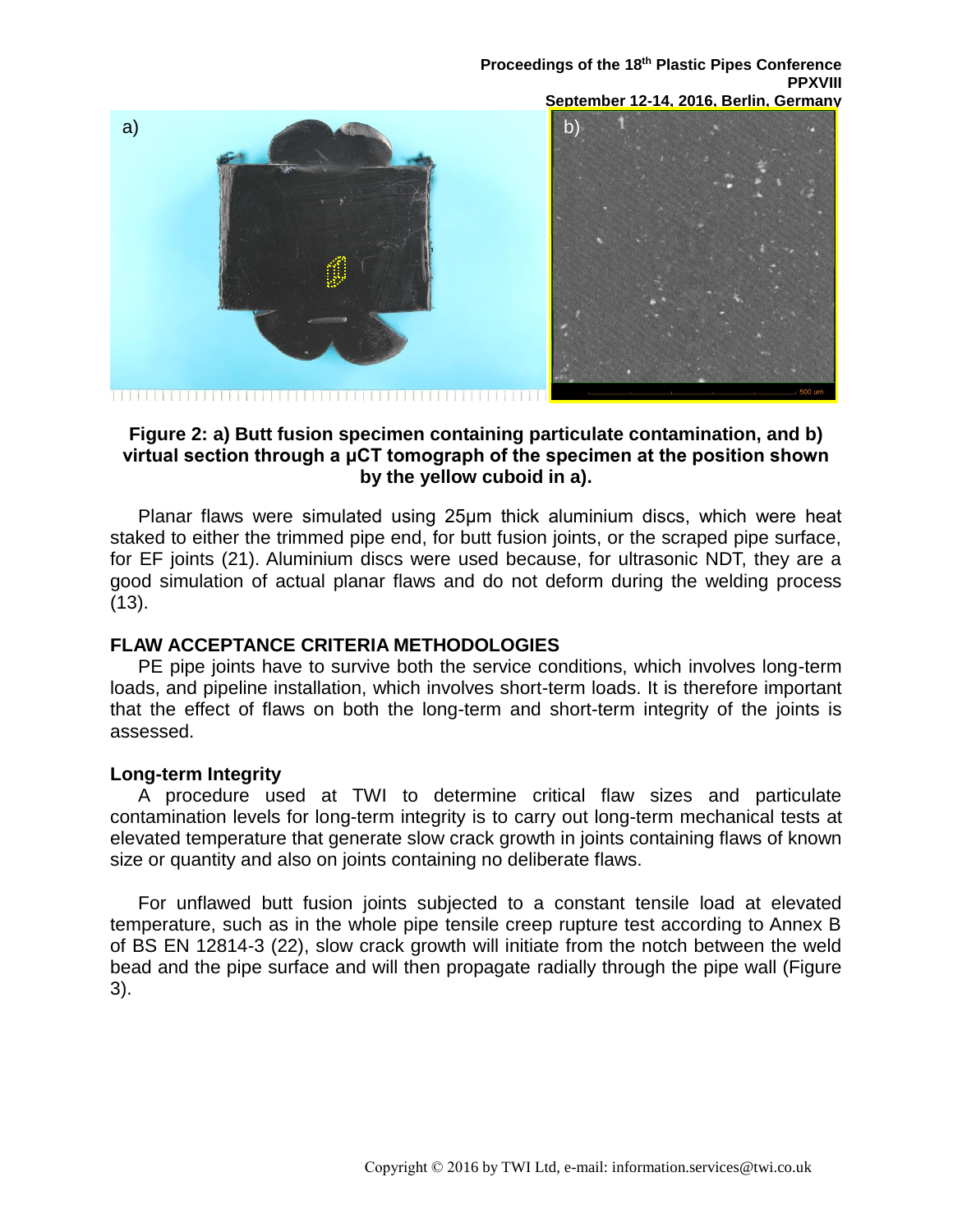

# **Figure 3: Typical failure of an unflawed butt fusion joint in PE pipe when subjected to a constant tensile load at elevated temperature, showing failure initiating from the notch between the weld bead and the pipe wall.**

However, if there is a critical flaw in the joint, the failure will be through the weld interface (Figure 4). The flaw acceptance criterion for long-term performance of butt fusion joints in PE pipes can therefore be defined as the minimum size of lack-of-fusion flaw or minimum concentration of particulate contamination that causes the failure to propagate through the weld interface.

The above definition can also apply to EF joints, since unflawed joints subjected to a constant tensile load at elevated temperature will fail due to slow crack growth through either the pipe wall or coupler, initiating from either the internal or external cold zone notch (Figure 5), whereas, if there is a critical flaw in the joint, the failure will be through the weld interface and the pipe will shear out of the EF fitting (Figure 6).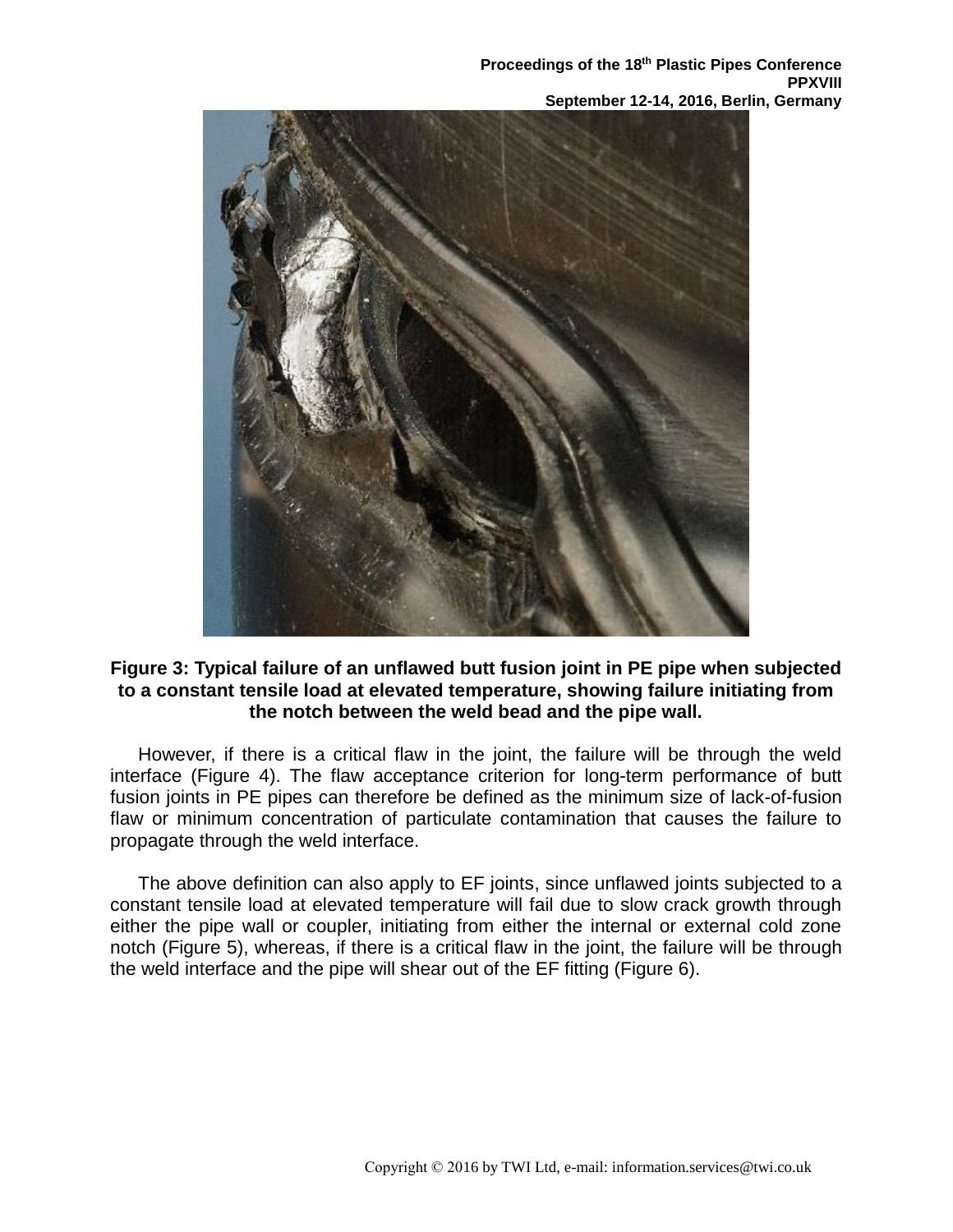

**Figure 4: Typical failures of butt fusion joints in PE pipe containing critical flaws when subjected to a constant tensile load at elevated temperature, showing failure through the weld interface: a) containing a planar lack-of-fusion defect; b) containing fine particulate contamination.**



# **Figure 5: Typical failure of an unflawed EF joint in PE pipe when subjected to a constant tensile load at elevated temperature, showing failure initiating from the external cold zone notch between the pipe and fitting.**

It should be noted that, since the resistance to slow crack growth of the weld interface may well depend on the PE resin and the welding procedure used, the critical flaw size and contamination levels will probably be dependent on these variables.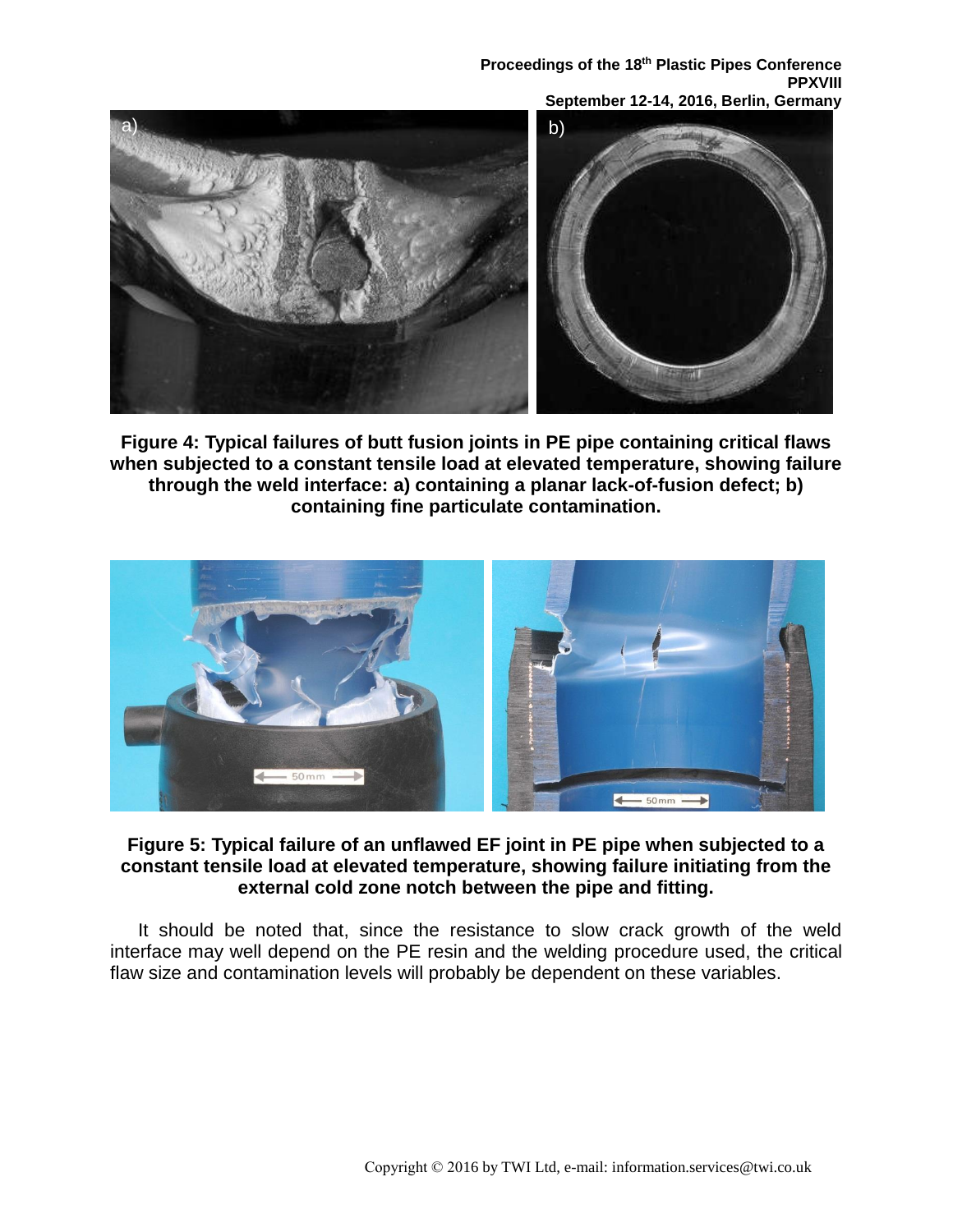

# **Figure 6: Typical failure of an EF joint in PE pipe containing a critical level of pipe under-penetration when subjected to a constant tensile load at elevated temperature, showing failure through the weld interface.**

# **Short-term Integrity**

The procedure used at TWI to determine critical flaw sizes and particulate contamination levels for short-term integrity is to generate graphs of a relevant shortterm property against flaw size or contamination level, as shown in Figure 7.



Flaw size / contamination level

# **Figure 7: Schematic of a graph used to determine critical flaw sizes or contamination levels for short-term joint integrity.**

An allowable reduction in the short-term property compared to an unflawed "perfect" weld is either agreed or defined in the relevant standard or specification, which then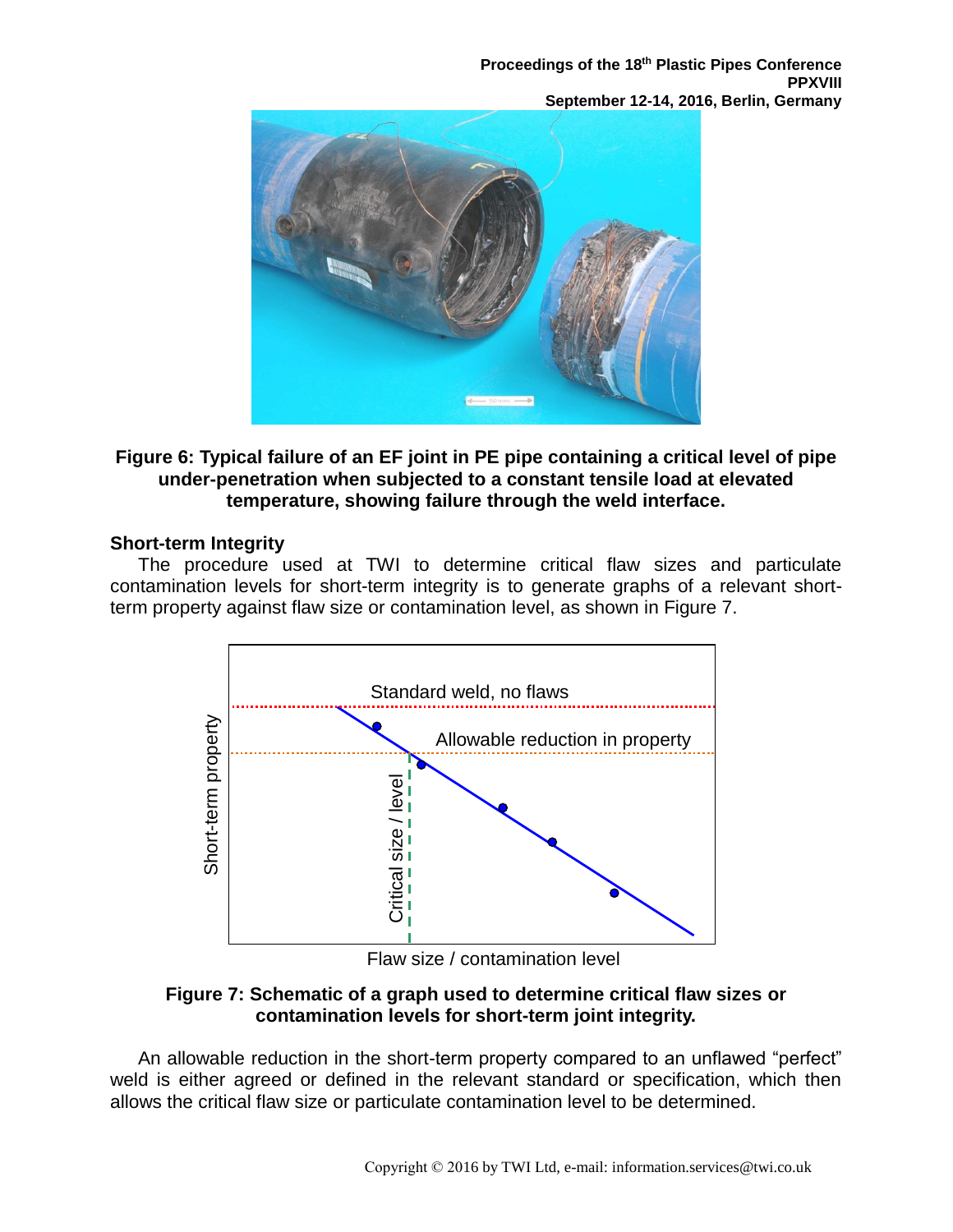Using this methodology, it is important that the chosen short-term mechanical test provides a property that changes significantly with the size of the flaw or level of contamination, i.e. generates data with a steep slope in Figure 7.

The results from a number of different short-term mechanical tests on butt fusion joints, including: three-point bend tests, tensile tests with dog-bone and waisted specimen geometries, and Charpy impact tests, were compared by Hinchcliffe and Troughton (23). The results suggested that the three-point bend test and the tensile test using a dog-bone specimen geometry are very poor at discriminating between different qualities of butt fusion joint, since neither of these tests generated any failures in the joint itself. The most discriminating test was found to be a tensile test using a waisted test specimen, such as that defined in ISO 13953 and EN 12814-7, which is designed to ensure that failure occurs at the weld rather than in the parent pipe. In addition, the energy to break the specimen was found to be the best parameter for distinguishing between different qualities of weld.

More recently, work has been carried out at TWI to compare the results from the tensile test using a waisted test specimen with those from the high speed tensile impact test, as defined in ASTM F2634 (24), on butt fusion joints in PE pipes containing fine particulate contamination. An example of the results is shown in Figure 8.



**Figure 8: Energy to break waisted tensile test and high speed impact test specimens from talc-contaminated butt fusion joints in 180mm SDR17 PE80 pipe as a percentage of the energy to break specimens cut from butt fusion joints containing no flaws.**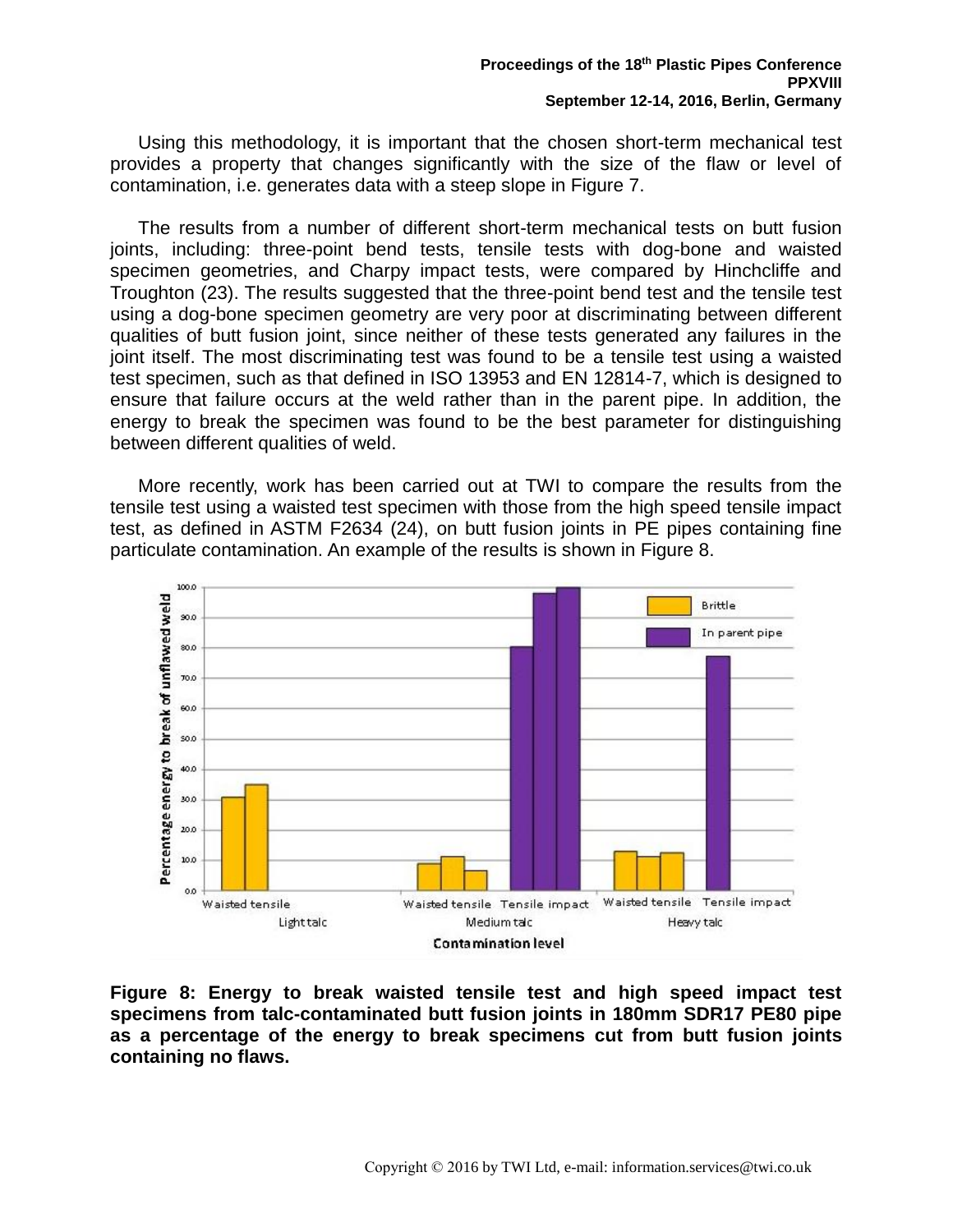### **Proceedings of the 18th Plastic Pipes Conference PPXVIII**

### **September 12-14, 2016, Berlin, Germany**

The above results show that even light loadings of fine particulate resulted in a reduction in the energy to break the waisted tensile test specimens by around 70% compared to butt fusion joints containing no deliberate flaws, which increased to around 90% for higher loading. In addition, all of the contaminated joints failed in a brittle manner, whereas the unflawed joints all failed in a ductile manner. The results for the high speed tensile impact tests, however, showed that, even for a heavy loading of talc, the specimens still failed in a ductile manner in the parent pipe. Although no high speed tensile impact tests were carried out on joints containing a light loading of talc, it would be expected that these would also fail in the parent pipe.

The results from a number of different short-term mechanical tests on EF joints were compared by Troughton et al (20) and the results showed that a peel decohesion test, such as defined in ISO 13954 or EN 12814-4, was very good at discriminating between different qualities of EF joint.

# **CONCLUSIONS**

It is suggested that, until a proven fracture mechanics technique has been verified for assessing the significance of flaws in welded joints in PE pipes, the most appropriate method for determining flaw acceptance criteria is an empirical approach where the results of short-term and long-term mechanical tests on joints containing planar flaws of different size or particulate flaws of different concentrations are compared with the results of mechanical tests on unflawed joints. Using this methodology, it is very important to ensure that the mechanical tests chosen to determine the flaw acceptance criteria are able to distinguish between flaws of different size/concentration.

The work described here suggests that the most appropriate short-term test for determining flaw acceptance criteria in butt fusion joints is a tensile test using a waisted test specimen geometry, where the cross-sectional area is a minimum at the joint line, and the most appropriate parameter is the energy to break the specimen, and a suitable short-term test for EF joints is a peel decohesion test. The recommended long-term test for determining flaw acceptance criteria is the whole pipe tensile creep rupture test.

# **REFERENCES**

- 1. Troughton M and Hagglund F: 'On-site volumetric inspection of butt fusion and electrofusion joints in polyethylene pipes', Joining Plastics 10 (1), 2016.
- 2. Hagglund F, Robson M, Troughton M J, Spicer W and Pinson I R: 'A novel phased array ultrasonic testing (PAUT) system for on-site inspection of welded joints in plastic pipes', 11<sup>th</sup> European Conference in Non-Destructive Testing (ECNDT), Prague, Czech Republic, 6-10 October 2014.
- 3. Spicer M A, Troughton M and Hagglund F: 'Development and assessment of ultrasonic inspection system for polyethylene pipes', ASME 2013, Pressure Vessels and Piping Conference, Paris, France, 14-18 July 2013.
- 4. Hagglund F, Spicer M and Troughton M: 'Phased array ultrasonic testing of welded joints in plastic (PE) pipes', 6<sup>th</sup> Middle East NDT Conference and Exhibition, Bahrain, 7-10 October 2012.